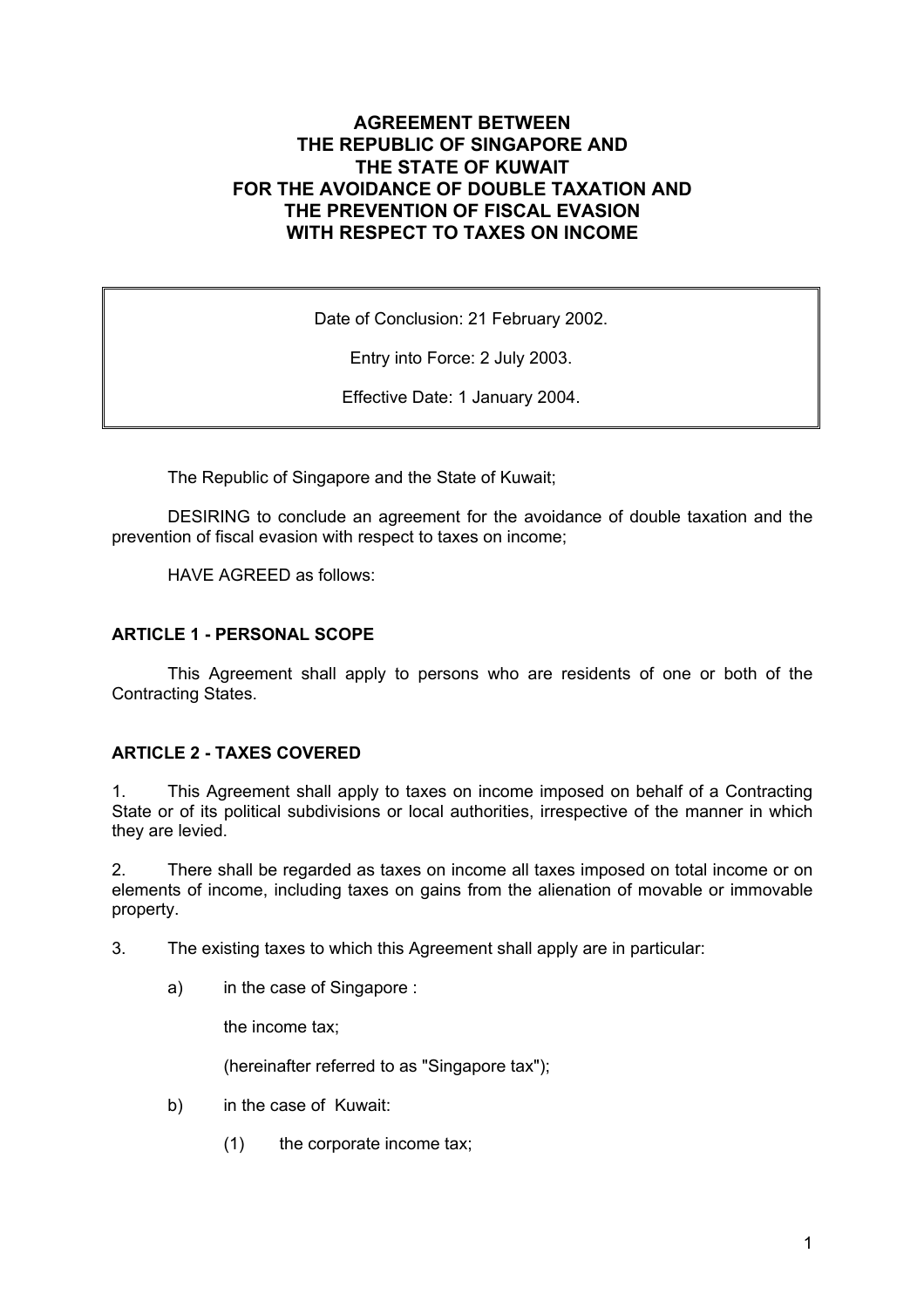- (2) the contribution from the net profits of the Kuwaiti shareholding companies payable to the Kuwait Foundation for Advancement of Science (KFAS); and
- (3) the Zakat;

(hereinafter referred to as "Kuwaiti tax").

4. This Agreement shall apply also to any identical or substantially similar taxes which are imposed after the date of signature of this Agreement in addition to, or in place of, the existing taxes. The competent authorities of the Contracting States shall notify each other of any substantial changes which have been made in their respective taxation laws.

## **ARTICLE 3 - GENERAL DEFINITIONS**

- 1. For the purposes of this Agreement, unless the context otherwise requires:
	- a) the term "Singapore" means the Republic of Singapore;
	- b) the term "Kuwait" means the State of Kuwait, and when used in a geographical sense includes any area beyond the territorial sea which in accordance with international law has been or may hereafter be designated, under the laws of Kuwait, as an area over which Kuwait may exercise sovereign rights or jurisdiction;
	- c) the terms "a Contracting State" and "the other Contracting State" mean Singapore or Kuwait, as the context requires;
	- d) the term "person" includes an individual, a company and any other body of persons;
	- e) the term "national" means any individual possessing the nationality of a Contracting State, and any legal person, partnership, association or other entity deriving its status as such from the law in force in that Contracting State;
	- f) the term "company" means any body corporate or any entity which is treated as a body corporate for tax purposes;
	- g) the terms "enterprise of a Contracting State" and "enterprise of the other Contracting State" mean respectively an enterprise carried on by a resident of a Contracting State and an enterprise carried on by a resident of the other Contracting State;
	- h) the term "international traffic" means any transport by a ship or aircraft operated by an enterprise of a Contracting State, except when the ship or aircraft is operated solely between places in the other Contracting State;
	- i) the term "tax" means Singapore tax or Kuwaiti tax, as the context requires;
	- j) the term "competent authority" means:
		- (1) in Singapore: the Minister for Finance or his authorized representative;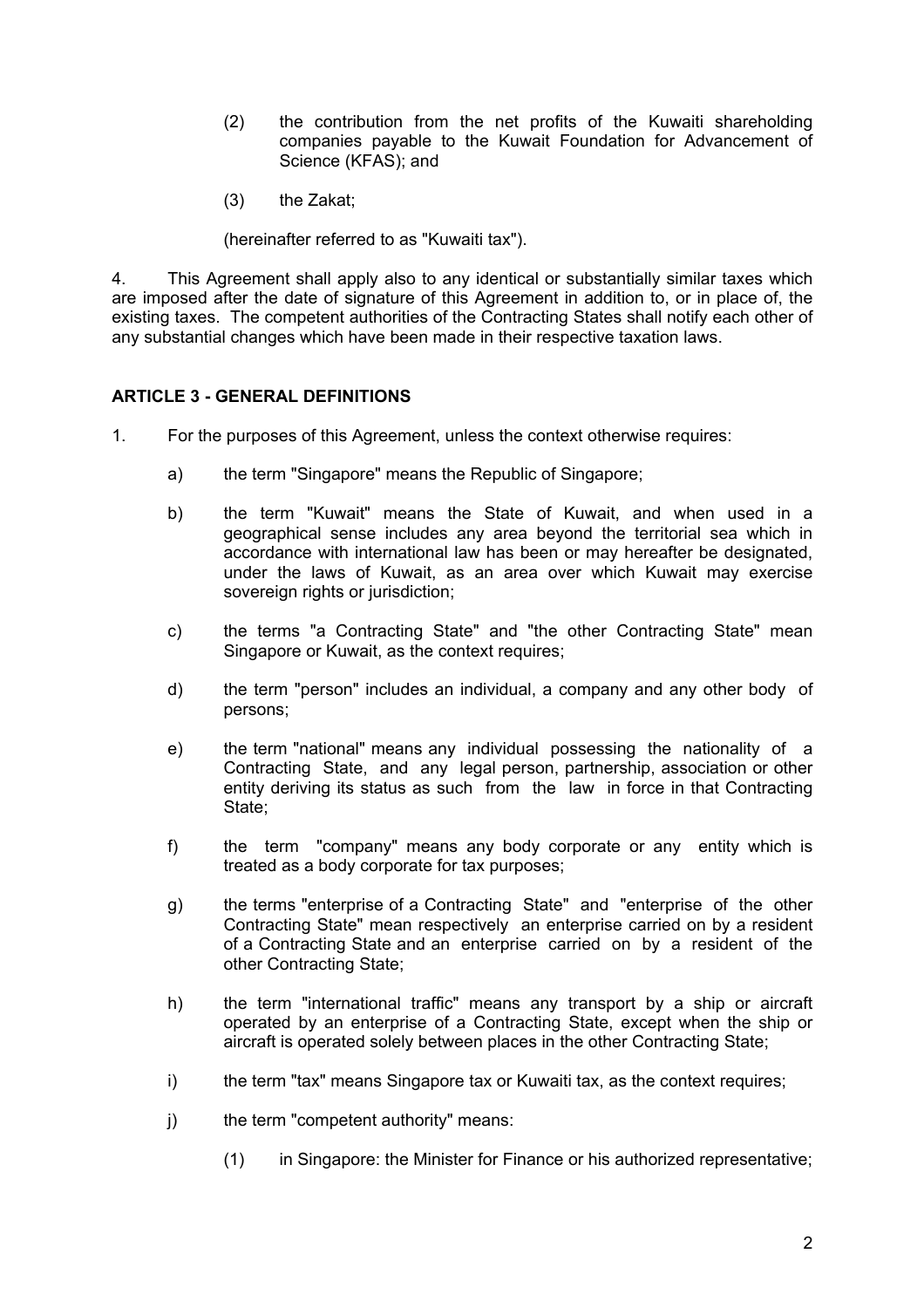- (2) in Kuwait: the Minister of Finance or his authorized representative;
- k) the term "fixed base" means a permanent place for the purpose of performing professional services or other activities of an independent nature.

2. As regards the application of this Agreement by a Contracting State any term not defined therein shall, unless the context otherwise requires, have the meaning which it has under the law of that Contracting State concerning the taxes to which this Agreement applies.

# **ARTICLE 4 - RESIDENT**

1. For the purposes of this Agreement, the term "resident of a Contracting State" means:

- a) in the case of Singapore : any person who, under the tax law of Singapore is resident in Singapore and is liable to tax therein by reason of residence or place of control and management;
- b) in the case of Kuwait : an individual who has his domicile in Kuwait and is a Kuwaiti national, and a company which is incorporated in the State of Kuwait.
- 2. For the purposes of paragraph 1, a resident of a Contracting State shall include:
	- a) the Government of that Contracting State or any political subdivision or local authority or statutory body thereof; and
	- b) any governmental institution created in that Contracting State under public law and the effective management of which is situated in that Contracting State, such as a corporation, central bank, fund, authority, foundation, agency or other similar entity; and
	- c) any inter-governmental entity established in that Contracting State, in whose capital that Contracting State subscribes together with other states and the effective management of which is situated in that Contracting State.

3. Where by reason of the provisions of paragraph 1 an individual is a resident of both Contracting States, then his status shall be determined in accordance with the following rules:

- a) he shall be deemed to be a resident of the State in which he has a permanent home available to him;
- b) if he has a permanent home available to him in both Contracting States, he shall be deemed to be a resident of the Contracting State with which his personal and economic relations are closer (centre of vital interests);
- c) if the Contracting State in which he has his centre of vital interests cannot be determined, or if he has not a permanent home available to him in either State, he shall be deemed to be a resident of the Contracting State in which he has an habitual abode;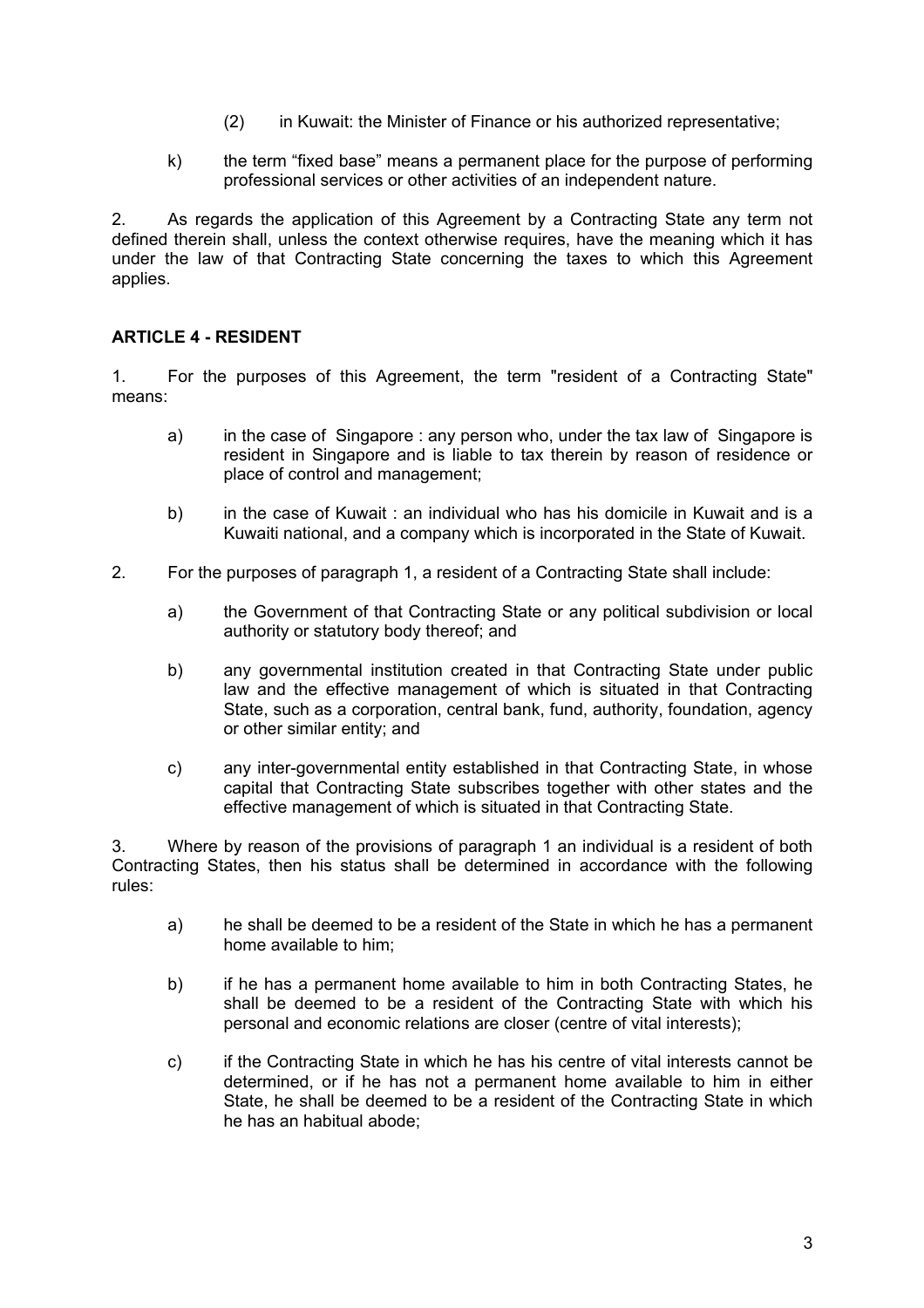- d) if he has an habitual abode in both Contracting States or in neither of them, he shall be deemed to be a resident of the Contracting State of which he is a national;
- e) if his status cannot be determined under the provisions of subparagraphs a) d), the competent authorities of the Contracting States shall settle the question by mutual agreement.

4. Where by reason of the provisions of paragraph 1 a person other than an individual is a resident of both Contracting States, then it shall be deemed to be a resident of the Contracting State in which its place of effective management is situated, or if that cannot be established, the competent authorities of the Contracting States shall settle the question by mutual agreement.

## **ARTICLE 5 - PERMANENT ESTABLISHMENT**

1. For the purposes of this Agreement, the term "permanent establishment" means a fixed place of business through which the business of an enterprise is wholly or partly carried on.

- 2. The term "permanent establishment" includes especially:
	- a) a place of management;
	- b) a branch;
	- c) an office;
	- d) a factory;
	- e) a workshop; and
	- f) a mine, an oil or gas well, a quarry or any other place of extraction of natural resources.

3. A building site, or construction, assembly, erection or installation project or supervisory activities in connection therewith constitutes a permanent establishment only if such site, project or activities continue for a period of more than six months.

4. The furnishing of services, including consultancy services, by an enterprise of a Contracting State through employees or other engaged personnel in the other Contracting State constitutes a permanent establishment provided that such activities continue for the same project or a connected project for a period or periods aggregating more than six months within any twelve-month period.

5. An enterprise of a Contracting State shall be deemed to have a permanent establishment in the other Contracting State if substantial technical or scientific equipment or machinery is being used for more than three months within any twelve-month period or installed in that other Contracting State by, for or under contract with the enterprise.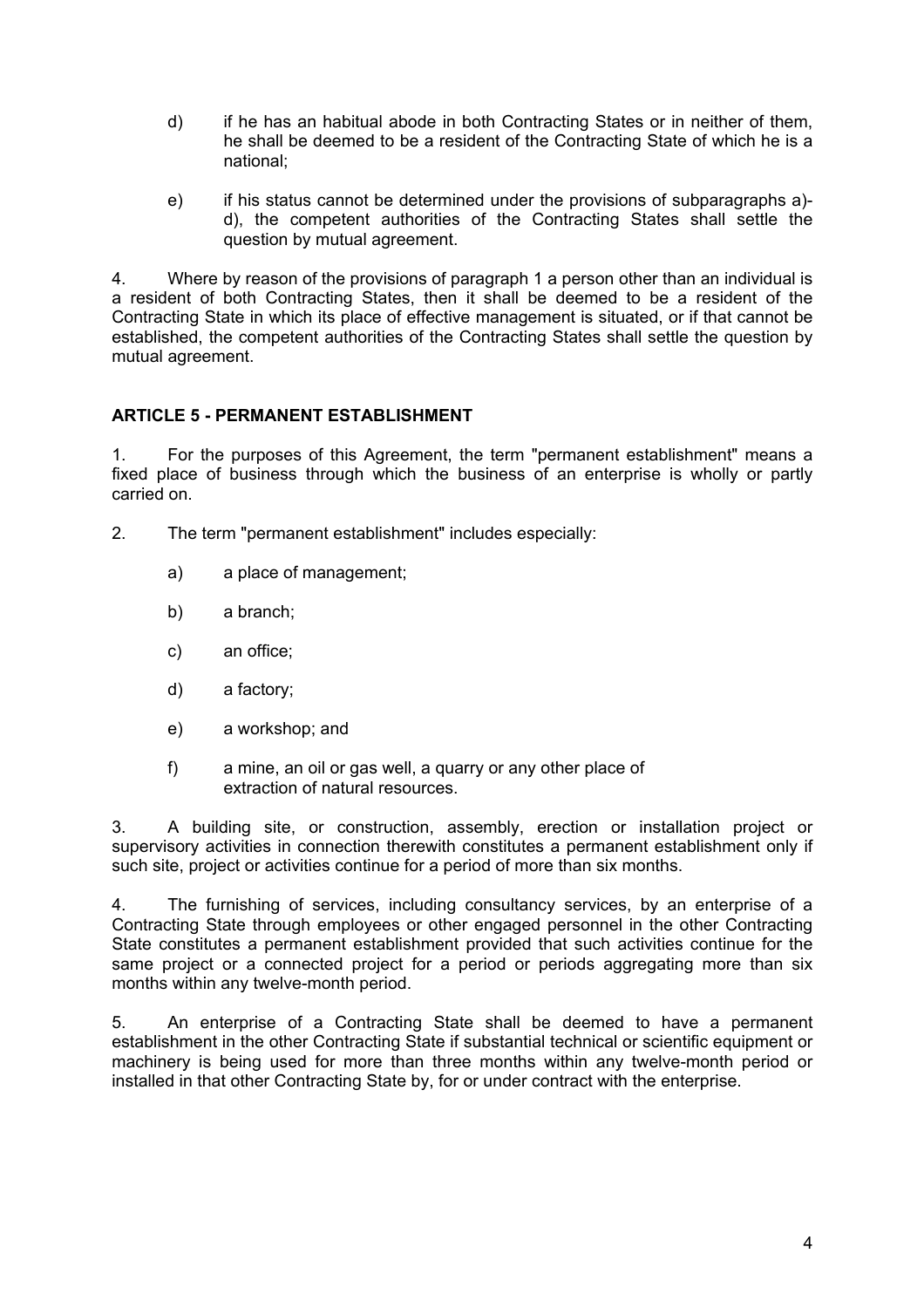6. Notwithstanding the preceding provisions of this Article, the term "permanent establishment" shall be deemed not to include:

- a) the use of facilities solely for the purpose of storage, display or occasional delivery of goods or merchandise belonging to the enterprise;
- b) the maintenance of a stock of goods or merchandise belonging to the enterprise solely for the purpose of storage, display or occasional delivery;
- c) the maintenance of a stock of goods or merchandise belonging to the enterprise solely for the purpose of processing by another enterprise;
- d) the maintenance of a fixed place of business solely for the purpose of purchasing goods or merchandise, or of collecting information, for the enterprise;
- e) the maintenance of a fixed place of business solely for the purpose of advertising, for the supply of information, for scientific research or for similar activities which have a preparatory or auxiliary character;
- f) the maintenance of a fixed place of business solely for any combination of activities mentioned in subparagraphs a) to e), provided that the overall activity of the fixed place of business resulting from this combination is of a preparatory or auxiliary character.

7. Notwithstanding the provisions of paragraphs 1 and 2 above, where a person - other than an agent of an independent status to which paragraph 8 applies - is acting in a Contracting State on behalf of an enterprise of the other Contracting State, that enterprise shall be deemed to have a permanent establishment in the first-mentioned Contracting State, in respect of any activities which that person undertakes for the enterprise, if :

- a) he has and habitually exercises in the first-mentioned Contracting State a general authority to negotiate and conclude contracts in the name of such enterprise; or
- b) he has no such authority, but habitually maintains in the first-mentioned Contracting State a stock of goods or merchandise belonging to such enterprise from which he regularly delivers goods or merchandise on behalf of such enterprise; or
- c) he habitually secures orders in the first-mentioned Contracting State, exclusively or almost exclusively for the enterprise itself or for such enterprise and other enterprises which are controlled by it or have a controlling interest in it.

8. An enterprise of a Contracting State shall not be deemed to have a permanent establishment in the other Contracting State merely because it carries on business in that other Contracting State through a broker, general commission agent or any other agent of an independent status, provided that such persons are acting in the ordinary course of their business. However, when the activities of such an agent are devoted wholly or almost wholly on behalf of that enterprise, he shall not be considered an agent of an independent status within the meaning of this paragraph.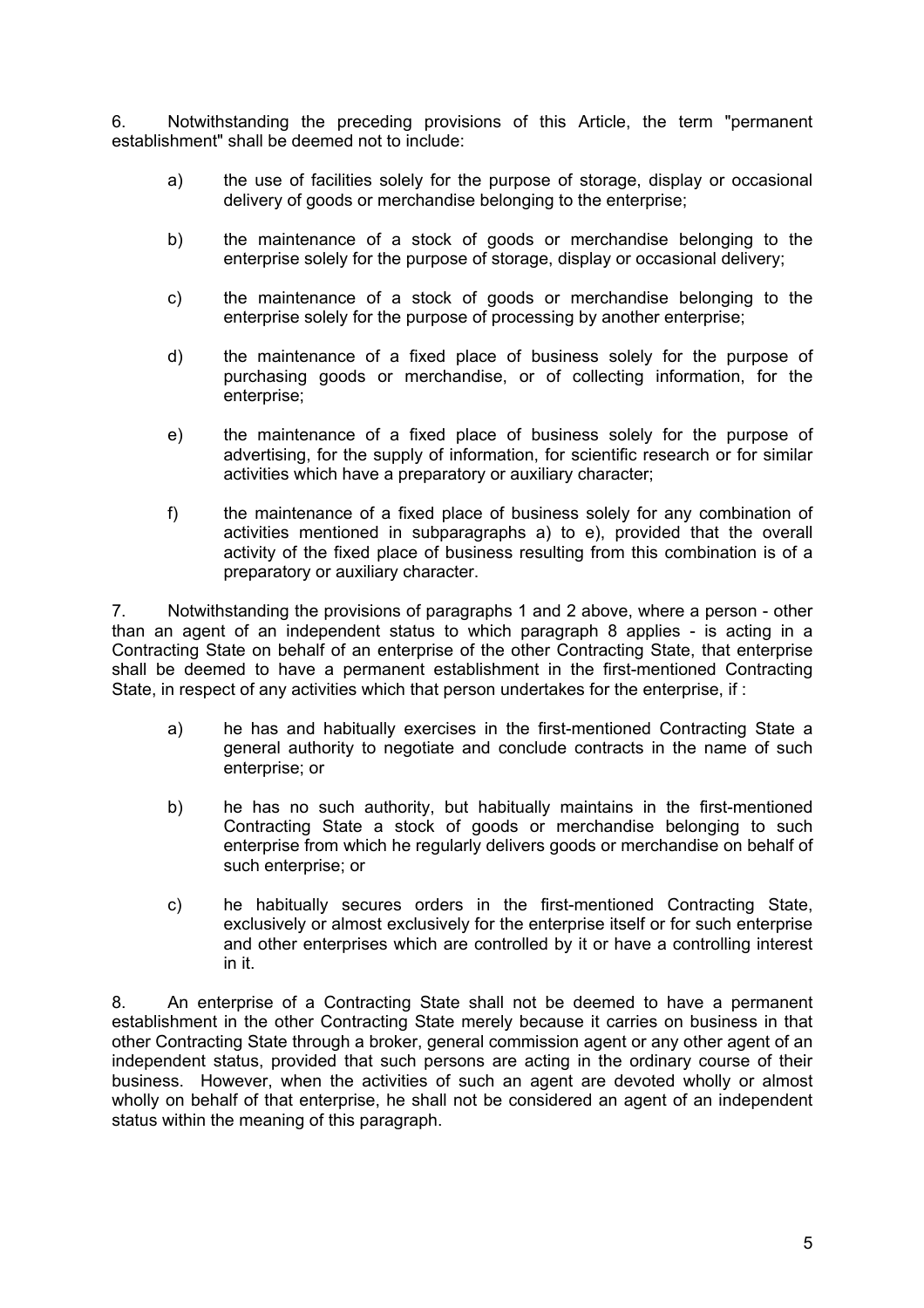9. The fact that a company which is a resident of a Contracting State controls or is controlled by a company which is a resident of the other Contracting State, or which carries on business in that other Contracting State (whether through a permanent establishment or otherwise), shall not of itself constitute either company a permanent establishment of the other.

# **ARTICLE 6 - INCOME FROM IMMOVABLE PROPERTY**

1. Income derived by a resident of a Contracting State from immovable property (including income from agriculture or forestry) situated in the other Contracting State may be taxed in that other Contracting State.

2. The term "immovable property" shall have the meaning which it has under the law of the Contracting State in which the property in question is situated. The term shall in any case include property accessory to immovable property, livestock and equipment used in agriculture and forestry, rights to which the provisions of general law respecting landed property apply, usufruct of immovable property and rights to variable or fixed payments as consideration for the working of, or the right to work, mineral deposits, sources and other natural resources; ships and aircraft shall not be regarded as immovable property.

3. The provisions of paragraph 1 shall apply to income derived from the direct use, letting, or use in any other form of immovable property.

4. The provisions of paragraphs 1 and 3 shall also apply to the income from immovable property of an enterprise and to income from immovable property used for the performance of independent personal services.

# **ARTICLE 7 - BUSINESS PROFITS**

1. The profits of an enterprise of a Contracting State shall be taxable only in that Contracting State unless the enterprise carries on business in the other Contracting State through a permanent establishment situated therein. If the enterprise carries on business as aforesaid, the profits of the enterprise may be taxed in the other Contracting State but only so much of them as is attributable to that permanent establishment.

2. Subject to the provisions of paragraph 3, where an enterprise of a Contracting State carries on business in the other Contracting State through a permanent establishment situated therein, there shall in each Contracting State be attributed to that permanent establishment the profits which it might be expected to make if it were a distinct and separate enterprise engaged in the same or similar activities under the same or similar conditions and dealing wholly independently with the enterprise of which it is a permanent establishment.

3. In determining the profits of a permanent establishment, there shall be allowed as deductions expenses which are incurred for the purposes of the permanent establishment, including executive and general administrative expenses so incurred, whether in the Contracting State in which the permanent establishment is situated or elsewhere. However, no such deduction shall be allowed in respect of amounts, if any, paid (otherwise than towards reimbursement of actual expenses) by the permanent establishment to the head office of the enterprise or any of its other offices, by way of royalties, fees or other similar payments in return for the use of patents or other rights, or by way of commission, for specific services performed or for management, or, except in the case of a banking enterprise, by way of interest on moneys lent to the permanent establishment. Likewise, no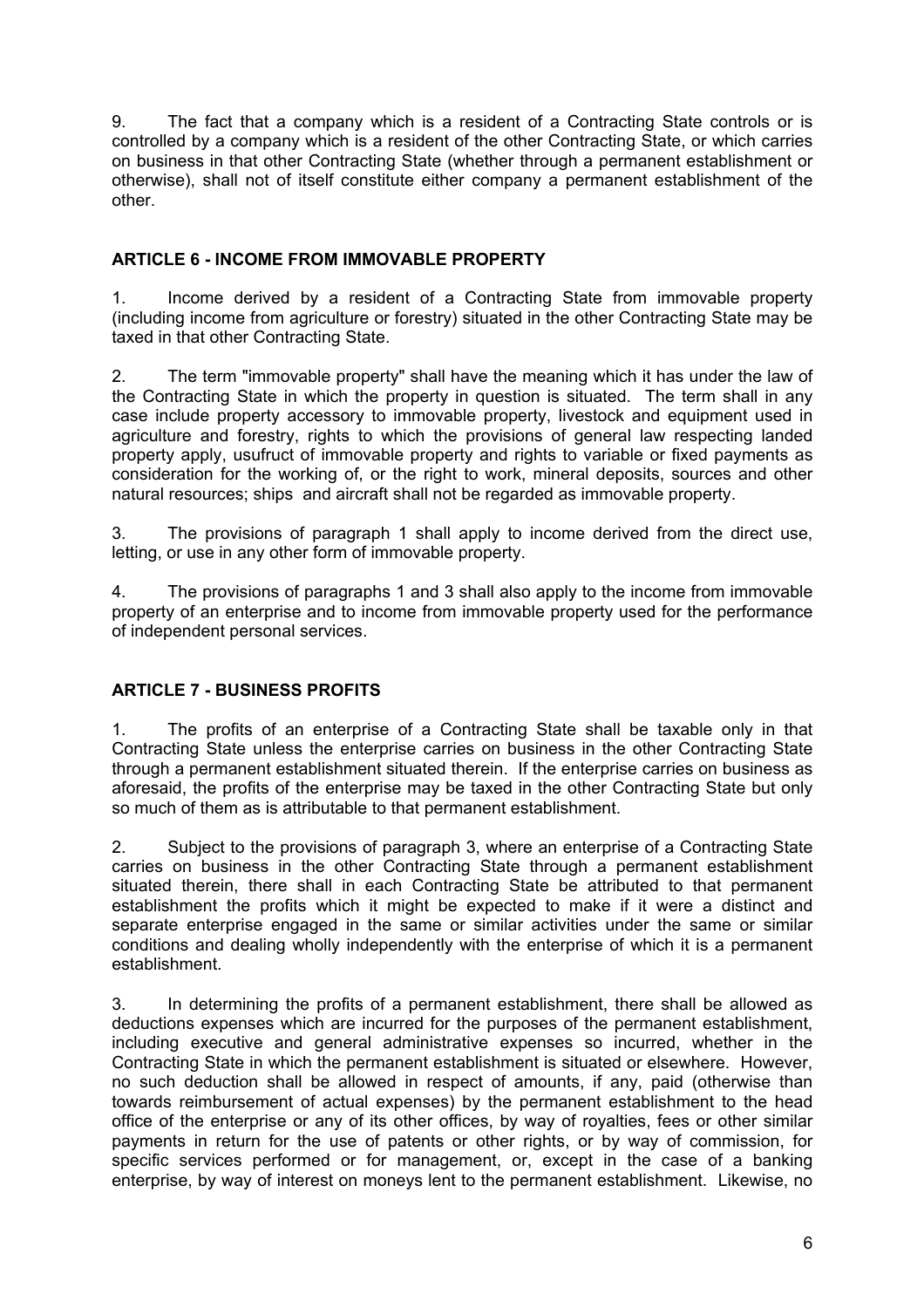account shall be taken, in the determination of the profits of a permanent establishment, for amounts charged (otherwise than towards reimbursement of actual expenses), by the permanent establishment to the head office of the enterprise or any of its other offices, by way of royalties, fees or other similar payments in return for the use of patents or other rights, or by way of commission for specific services performed or for management, or, except in the case of a banking enterprise, by way of interest on moneys lent to the head office or any of its other offices.

4. No profits shall be attributed to a permanent establishment by reason of the mere purchase by that permanent establishment of goods or merchandise for the enterprise.

5. Insofar as it has been customary in a Contracting State to determine the profits to be attributed to a permanent establishment on the basis of an apportionment of the total profits of the enterprise to its various parts, nothing in paragraph 2 shall preclude that Contracting State from determining the profits to be taxed by such an apportionment as may be customary; the method of apportionment adopted shall, however, be such that the result shall be in accordance with the principles contained in this Article.

6. If the information available to the competent authority of a Contracting State is inadequate to determine the profits to be attributed to the permanent establishment of an enterprise, nothing in paragraph 2 shall affect the application of any law of that Contracting State relating to the determination of the tax liability of that permanent establishment by making of an estimate of the profits to be taxed of that permanent establishment by the competent authority of the Contracting State, provided that the law shall be applied, so far as the information available to the competent authority permits, in accordance with the principles of this Article.

7. For the purpose of the preceding paragraphs, the profits to be attributed to the permanent establishment shall be determined by the same method year by year unless there is good and sufficient reason to the contrary.

8. Where profits include items of income which are dealt with separately in other Articles of this Agreement, then the provisions of those Articles shall not be affected by the provisions of this Article.

### **ARTICLE 8 - INTERNATIONAL TRAFFIC**

1. Profits derived by an enterprise of a Contracting State from the operation of ships or aircraft in international traffic shall be taxable only in that Contracting State.

2. The provisions of paragraph 1 shall also apply to profits derived from the participation in a pool, a joint business or an international operating agency.

# **ARTICLE 9 - ASSOCIATED ENTERPRISES**

- 1. Where
	- a) an enterprise of a Contracting State participates directly or indirectly in the management, control or capital of an enterprise of the other Contracting State, or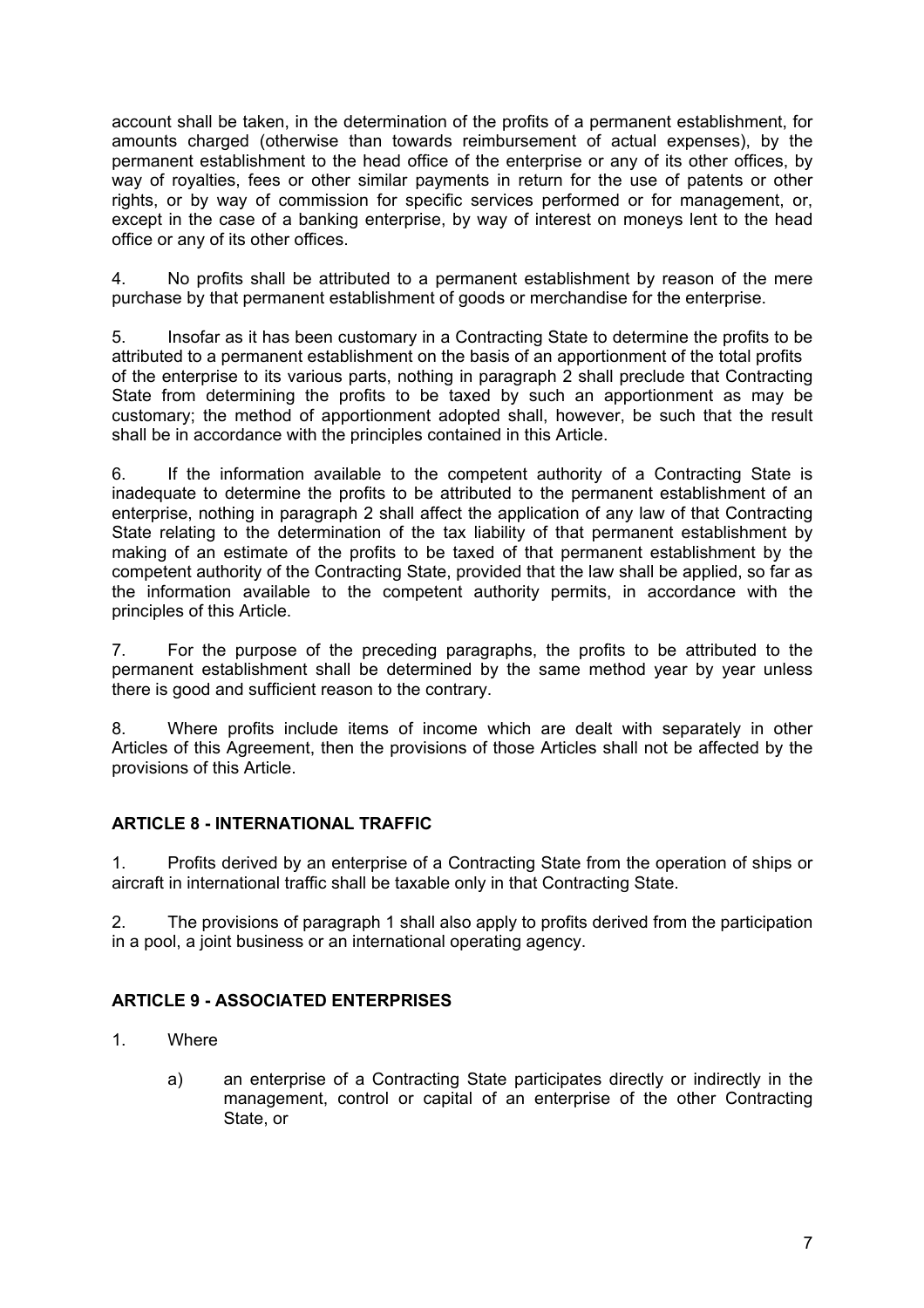b) the same persons participate directly or indirectly in the management, control or capital of an enterprise of a Contracting State and an enterprise of the other Contracting State,

and in either case conditions are made or imposed between the two enterprises in their commercial or financial relations which differ from those which would be made between independent enterprises, then any profits which would, but for those conditions, have accrued to one of the enterprises, but, by reason of those conditions, have not so accrued, may be included in the profits of that enterprise and taxed accordingly.

2. Where one of the Contracting States includes in the profits of an enterprise of that Contracting State - and taxes accordingly - profits on which an enterprise of the other Contracting State has been charged to tax in that other Contracting State and where the competent authorities of both Contracting States agree, through consultation, that all or part of the profits so included are profits which would have accrued to the enterprise of the firstmentioned Contracting State if the conditions made between the two enterprises had been those which would have been made between independent enterprises, then that other Contracting State shall make an appropriate adjustment to the amount of the tax charged therein on those profits. In determining such adjustment, due regard shall be had to the other provisions of this Agreement.

# **ARTICLE 10 - DIVIDENDS**

1. Dividends arising in a Contracting State and paid to a resident of the other Contracting State shall be taxable only in that other Contracting State if such resident is the beneficial owner of the dividends.

The provisions of this paragraph shall not affect the taxation of the company in respect of the profits out of which the dividends are paid.

2. The term "dividends" as used in this Article means income from shares, "jouissance" shares or "jouissance" rights, mining shares, founders' shares or other rights, not being debtclaims, participating in profits, as well as income from other corporate rights assimilated to income from shares by the taxation laws of the Contracting State of which the company making the distribution is a resident.

3. The provisions of paragraph 1 shall not apply if the beneficial owner of the dividends, being a resident of a Contracting State carries on business in the other Contracting State of which the company paying the dividends is a resident, through a permanent establishment situated therein, or performs in that other State independent personal services from a fixed base situated therein, and the holding in respect of which the dividends are paid is effectively connected with such permanent establishment or fixed base. In such case the provisions of Article 7 or Article 14, as the case may be, shall apply.

4. Where a company which is a resident of a Contracting State derives profits or income from the other Contracting State, that other Contracting State may not impose any tax on the dividends paid by the company, except insofar as such dividends are paid to a resident of that other Contracting State or insofar as the holding in respect of which the dividends are paid is effectively connected with a permanent establishment or a fixed base situated in that other Contracting State, nor subject the company's undistributed profits to a tax on the company's undistributed profits, even if the dividends paid or the undistributed profits consist wholly or partly of profits or income arising in such other Contracting State.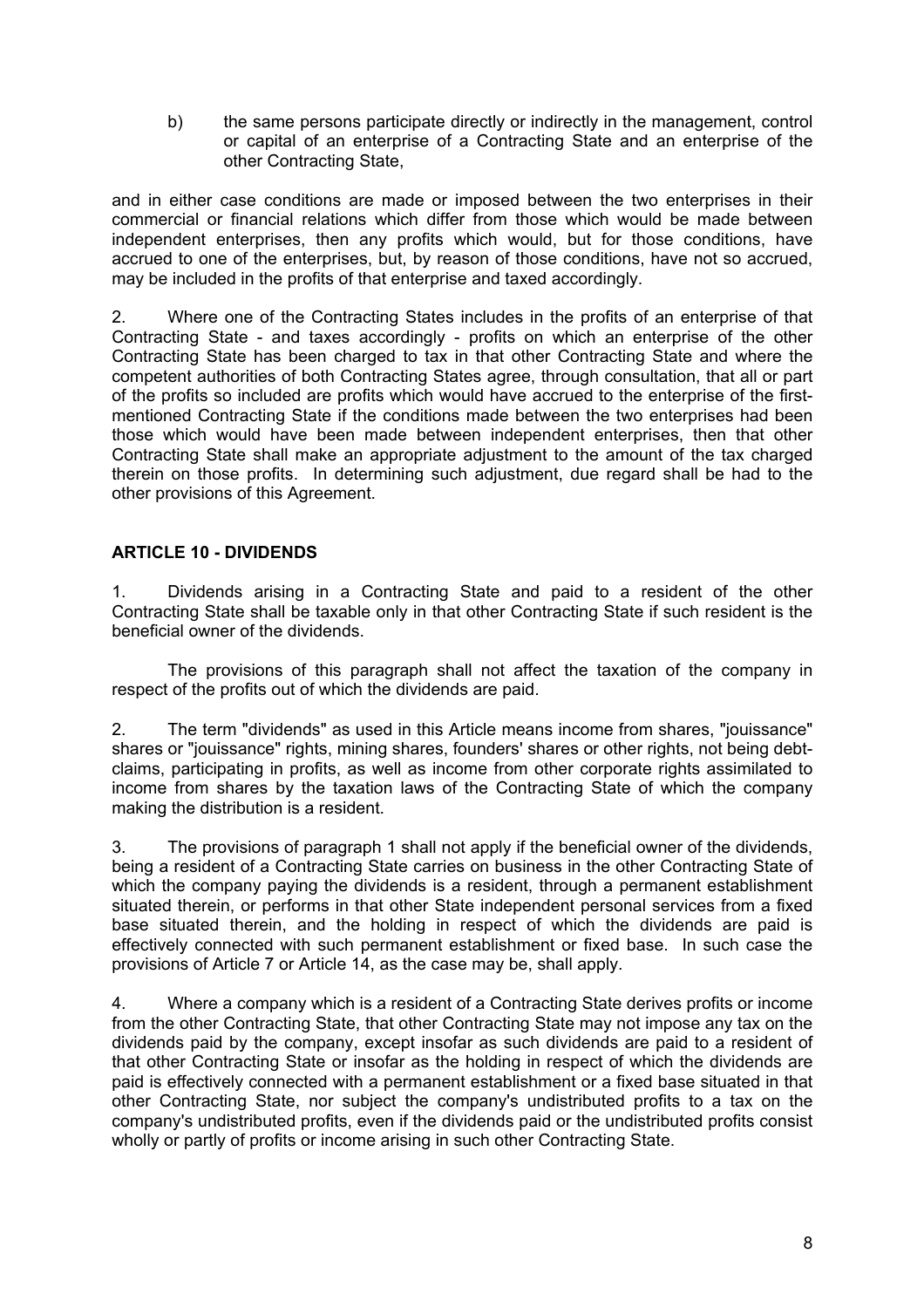## **ARTICLE 11 - INTEREST**

1. Interest arising in a Contracting State and paid to a resident of the other Contracting State may be taxed in that other Contracting State.

2. However, such interest may also be taxed in the Contracting State in which it arises and according to the laws of that Contracting State, but if the beneficial owner of the interest is a resident of the other Contracting State the tax so charged shall not exceed 7% (seven per cent) of the gross amount of the interest.

3. Notwithstanding the provisions of paragraph 2, interest arising in a Contracting State shall be exempt from tax in that Contracting State if the beneficial owner of such interest is the Government of the other Contracting State.

- 4. For the purposes of paragraph 3, the term "Government":
	- a) in the case of Kuwait, means the Government of Kuwait and shall include:
		- (1) a local authority thereof;
		- (2) the Central Bank of Kuwait;
		- (3) Kuwait Investment Authority and other entities which are wholly owned by the Authority and carrying on the same functions as the Authority;
		- (4)
- (aa) a statutory body; or
- (bb) any other institution which is controlled or is wholly or substantially owned by the Government of Kuwait, a local authority or a statutory body thereof,

as may be agreed from time to time between the competent authorities of the Contracting States;

- b) in the case of Singapore, means the Government of Singapore and shall include:
	- (1) the Monetary Authority of Singapore and the Board of Commissioners of Currency;
	- (2) Government of Singapore Investment Corporation Pte Ltd and other entities which are wholly owned by the Corporation and carrying on the same functions as the Corporation;
	- (3)
- (aa) a statutory body; or
- (bb) any other institution which is controlled or is wholly or substantially owned by the Government of Singapore, a local authority or a statutory body thereof,

as may be agreed from time to time between the competent authorities of the Contracting States.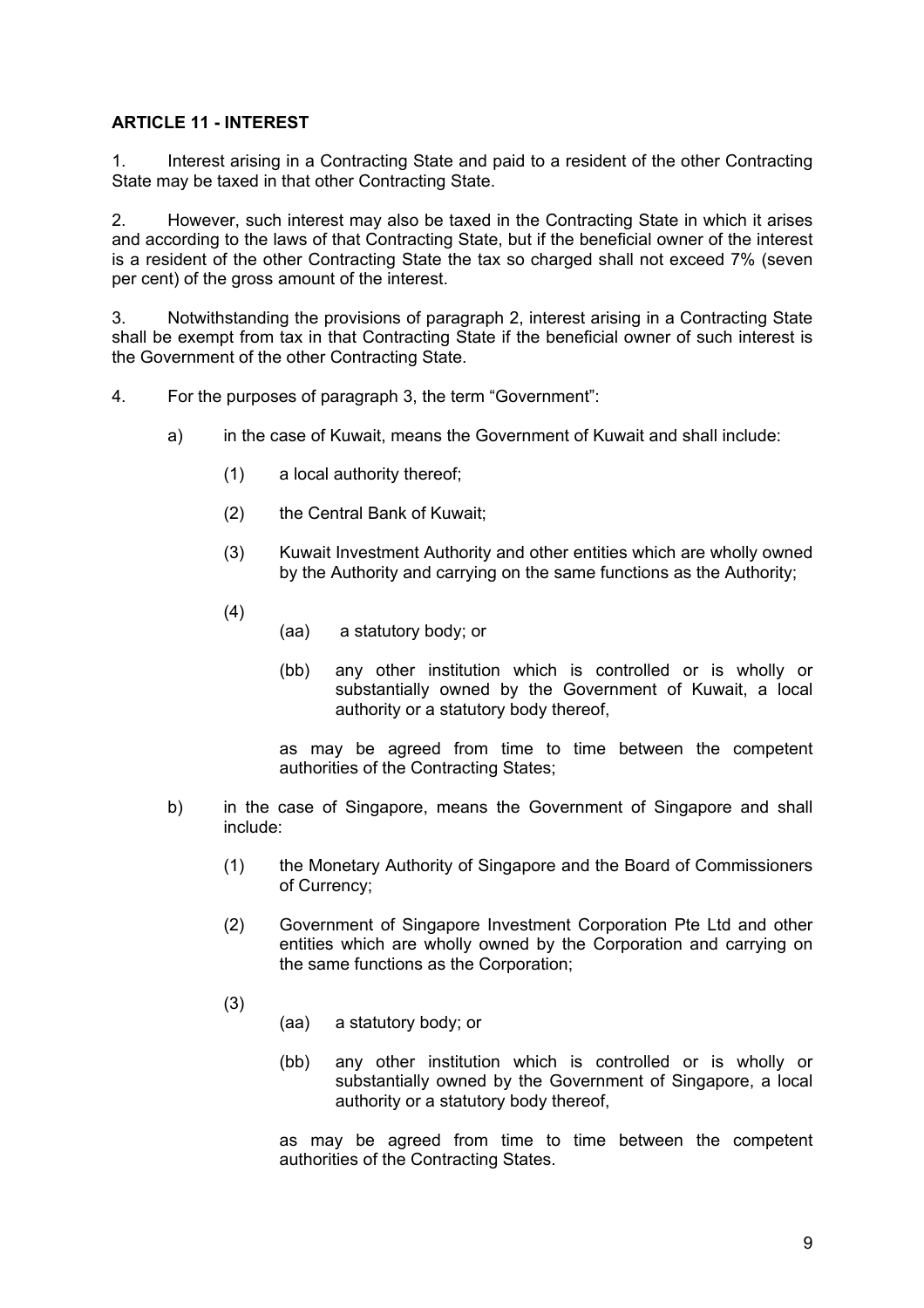5. The term "interest" as used in this Article means income from debt-claims of every kind, whether or not secured by mortgage and whether or not carrying a right to participate in the debtor's profits, and in particular, income from government securities and income from bonds or debentures, including premiums and prizes attaching to such securities, bonds or debentures.

6. The provisions of paragraphs 1 and 2 shall not apply if the beneficial owner of the interest, being a resident of a Contracting State, carries on business in the other Contracting State in which the interest arises, through a permanent establishment situated therein, or performs in that other Contracting State independent personal services from a fixed base situated therein, and the debt-claim in respect of which the interest is paid is effectively connected with such permanent establishment or fixed base. In such case the provisions of Article 7 or Article 14, as the case may be, shall apply.

7. Interest shall be deemed to arise in a Contracting State when the payer is that State itself, a political subdivision, a local authority, a statutory body or other resident of that Contracting State. Where, however, the person paying the interest, whether he is a resident of a Contracting State or not, has in a Contracting State a permanent establishment or a fixed base in connection with which the indebtedness on which the interest is paid was incurred, and such interest is borne by such permanent establishment or fixed base, then such interest shall be deemed to arise in the Contracting State in which the permanent establishment or fixed base is situated.

8. Where, by reason of a special relationship between the payer and the beneficial owner or between both of them and some other person, the amount of the interest, having regard to the debt-claim for which it is paid, exceeds the amount which would have been agreed upon by the payer and the beneficial owner in the absence of such relationship, the provisions of this Article shall apply only to the last-mentioned amount. In such case, the excess part of the payments shall remain taxable according to the laws of each Contracting State, due regard being had to the other provisions of this Agreement.

# **ARTICLE 12 - ROYALTIES**

1. Royalties arising in a Contracting State and paid to a resident of the other Contracting State may be taxed in that other Contracting State.

2. However, such royalties may also be taxed in the Contracting State in which they arise and according to the laws of that Contracting State, but if the resident is the beneficial owner of the royalties the tax so charged shall not exceed 10% (ten per cent) of the gross amount of such royalties.

3. The term "royalties" as used in this Article means payments of any kind received as a consideration for the use of, or the right to use, any copyright of literary, artistic or scientific work including cinematograph films, films or tapes for television or radio broadcasting, any patent, trade mark, design or model, plan, secret formula or process, or for the use of, or the right to use, industrial, commercial, or scientific equipment, or for information concerning industrial, commercial or scientific experience.

4. The provisions of paragraphs 1 and 2 shall not apply if the beneficial owner of the royalties, being a resident of a Contracting State, carries on business in the other Contracting State in which the royalties arise, through a permanent establishment situated therein, or performs in that other Contracting State independent personal services from a fixed base situated therein, and the right or property in respect of which the royalties are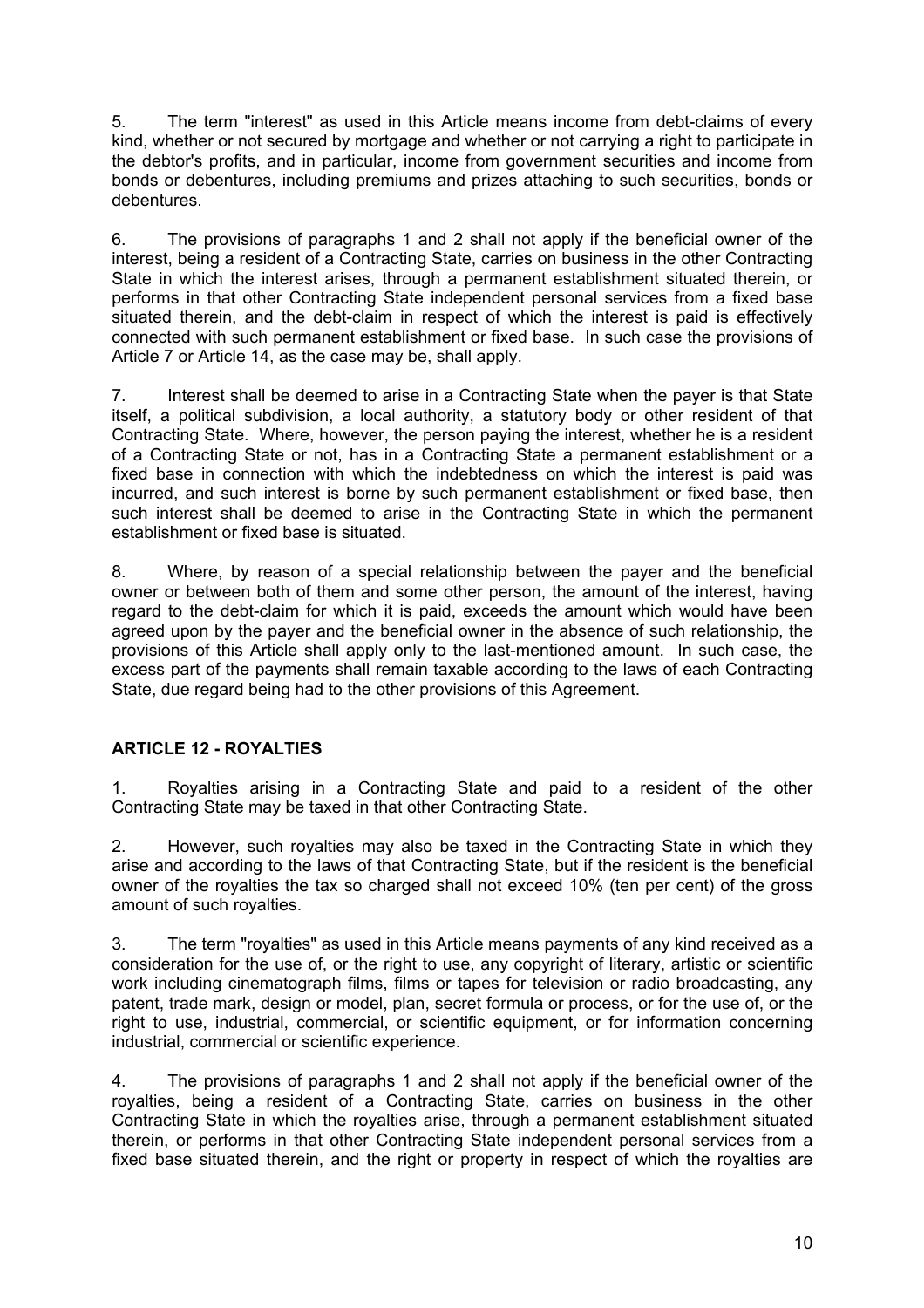paid is effectively connected with such permanent establishment or fixed base. In such case the provisions of Article 7 or Article 14, as the case may be, shall apply.

5. Royalties shall be deemed to arise in a Contracting State when the payer is that State itself, a political subdivision, a local authority, a statutory body or other resident of that Contracting State. Where, however, the person paying the royalties, whether he is a resident of a Contracting State or not, has in a Contracting State a permanent establishment or a fixed base in connection with which the liability to pay the royalties was incurred, and such royalties are borne by such permanent establishment or fixed base, then such royalties shall be deemed to arise in the Contracting State in which the permanent establishment or fixed base is situated.

6. Where, by reason of a special relationship between the payer and the beneficial owner or between both of them and some other person, the amount of the royalties, having regard to the use, right or information for which they are paid, exceeds the amount which would have been agreed upon by the payer and the beneficial owner in the absence of such relationship, the provisions of this Article shall apply only to the last-mentioned amount. In such case, the excess part of the payments shall remain taxable according to the laws of each Contracting State, due regard being had to the other provisions of this Agreement.

# **ARTICLE 13 - CAPITAL GAINS**

1. Gains derived by a resident of a Contracting State from the alienation of immovable property referred to in Article 6 and situated in the other Contracting State may be taxed in the other Contracting State.

2. Gains from the alienation of movable property forming part of the business property of a permanent establishment which an enterprise of a Contracting State has in the other Contracting State or of movable property pertaining to a fixed base available to a resident of a Contracting State in the other Contracting State for the purpose of performing independent personal services, including such gains from the alienation of such a permanent establishment (alone or with the whole enterprise) or of such fixed base, may be taxed in the other Contracting State.

3. Gains derived by an enterprise of a Contracting State from the alienation of ships or aircraft operated in international traffic or movable property pertaining to the operation of such ships or aircraft shall be taxable only in that Contracting State.

4. Gains from the alienation of any property other than that referred to in paragraphs 1, 2 and 3, shall be taxable only in the Contracting State of which the alienator is a resident.

### **ARTICLE 14 - INDEPENDENT PERSONAL SERVICES**

1. Income derived by a resident of a Contracting State in respect of professional services or other activities of an independent character shall be taxable only in that Contracting State. However, such income may be taxed in the other Contracting State in the following circumstances.

a) if he has a fixed base regularly available to him in the other Contracting State for the purpose of performing his activities (in which case only so much of the income as is attributable to that fixed base may be taxed in that other Contracting State); or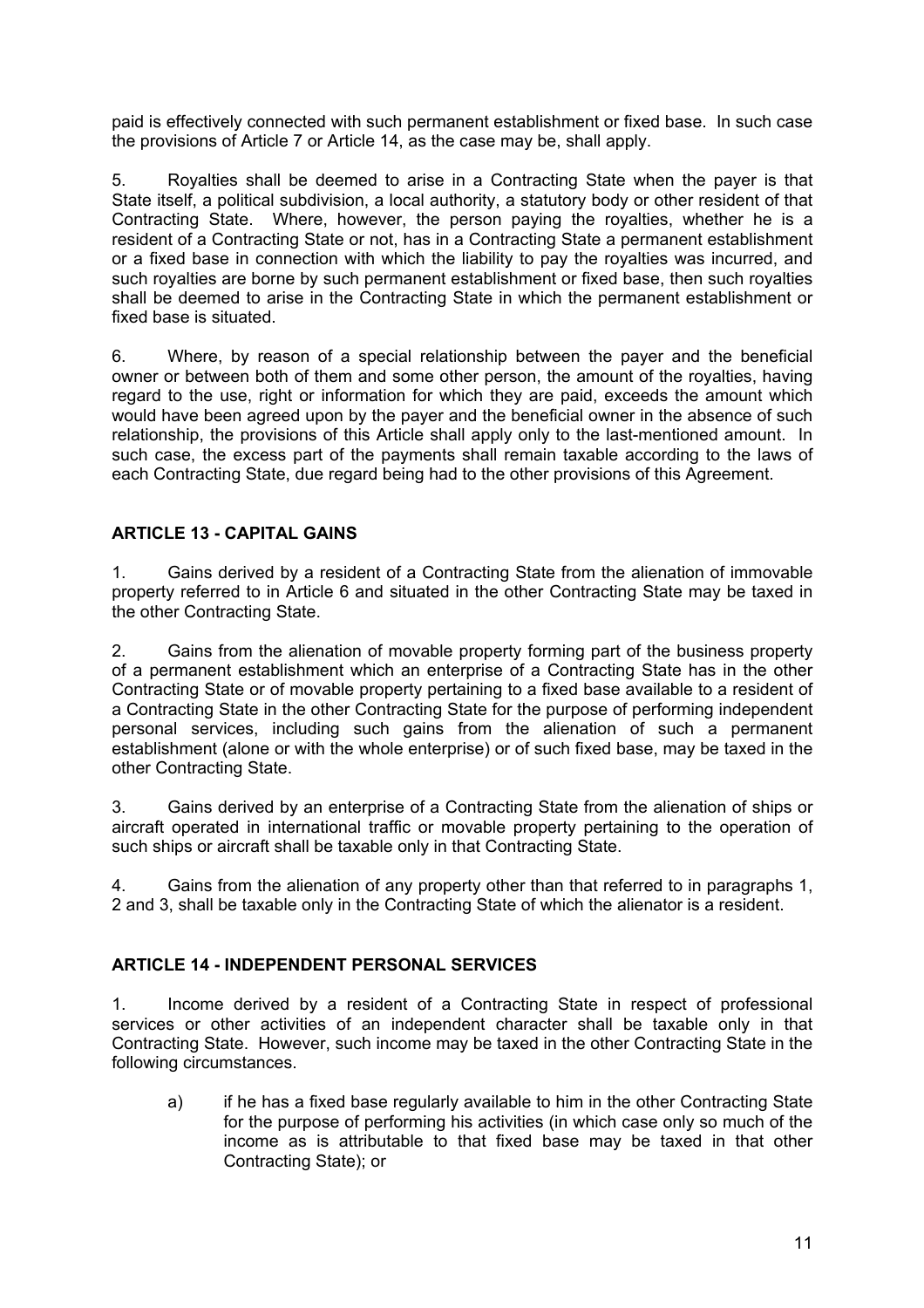b) if his stay in the other Contracting State is for a period or periods amounting to or exceeding in the aggregate 183 days in any twelve-month period (in which case only so much of the income as is derived in that other Contracting State during the said period or periods may be taxed in that other Contracting States).

2. The term "professional services" includes especially independent scientific, literary, artistic, educational or teaching activities, as well as the independent activities of physicians, lawyers, engineers, architects, dentists and accountants.

# **ARTICLE 15 - DEPENDENT PERSONAL SERVICES**

1. Subject to the provisions of Articles 16, 18, 19, 20 and 21, salaries, wages and other similar remuneration derived by a resident of a Contracting State in respect of an employment shall be taxable only in that Contracting State unless the employment is exercised in the other Contracting State. If the employment is so exercised, such remuneration as is derived therefrom may be taxed in that other Contracting State.

2. Notwithstanding the provisions of paragraph 1, remuneration derived by a resident of a Contracting State in respect of an employment exercised in the other Contracting State shall be taxable only in the first-mentioned Contracting State if:

- a) the resident is present in the other Contracting State for a period or periods not exceeding in the aggregate 183 days in the calendar year concerned; and
- b) the remuneration is paid by, or on behalf of, an employer who is not a resident of the other Contracting State; and
- c) the remuneration is not borne by a permanent establishment or a fixed base which the employer has in the other Contracting State.

3. Notwithstanding the preceding provisions of this Article, remuneration derived in respect of an employment exercised aboard a ship or aircraft operated in international traffic by an enterprise of a Contracting State shall be taxable only in that Contracting State.

### **ARTICLE 16 - DIRECTORS' FEES**

Directors' fees and other similar payments derived by a resident of a Contracting State in his capacity as a member of the board of directors or other similar organ of a company which is a resident of the other Contracting State may be taxed in that other Contracting State.

### **ARTICLE 17 - ARTISTES AND ATHLETES**

1. Notwithstanding the provisions of Articles 14 and 15, income derived by a resident of a Contracting State as an entertainer, such as a theatre, motion picture, radio or television artiste, or a musician, or as an athlete, from his personal activities as such exercised in the other Contracting State, may be taxed in that other Contracting State.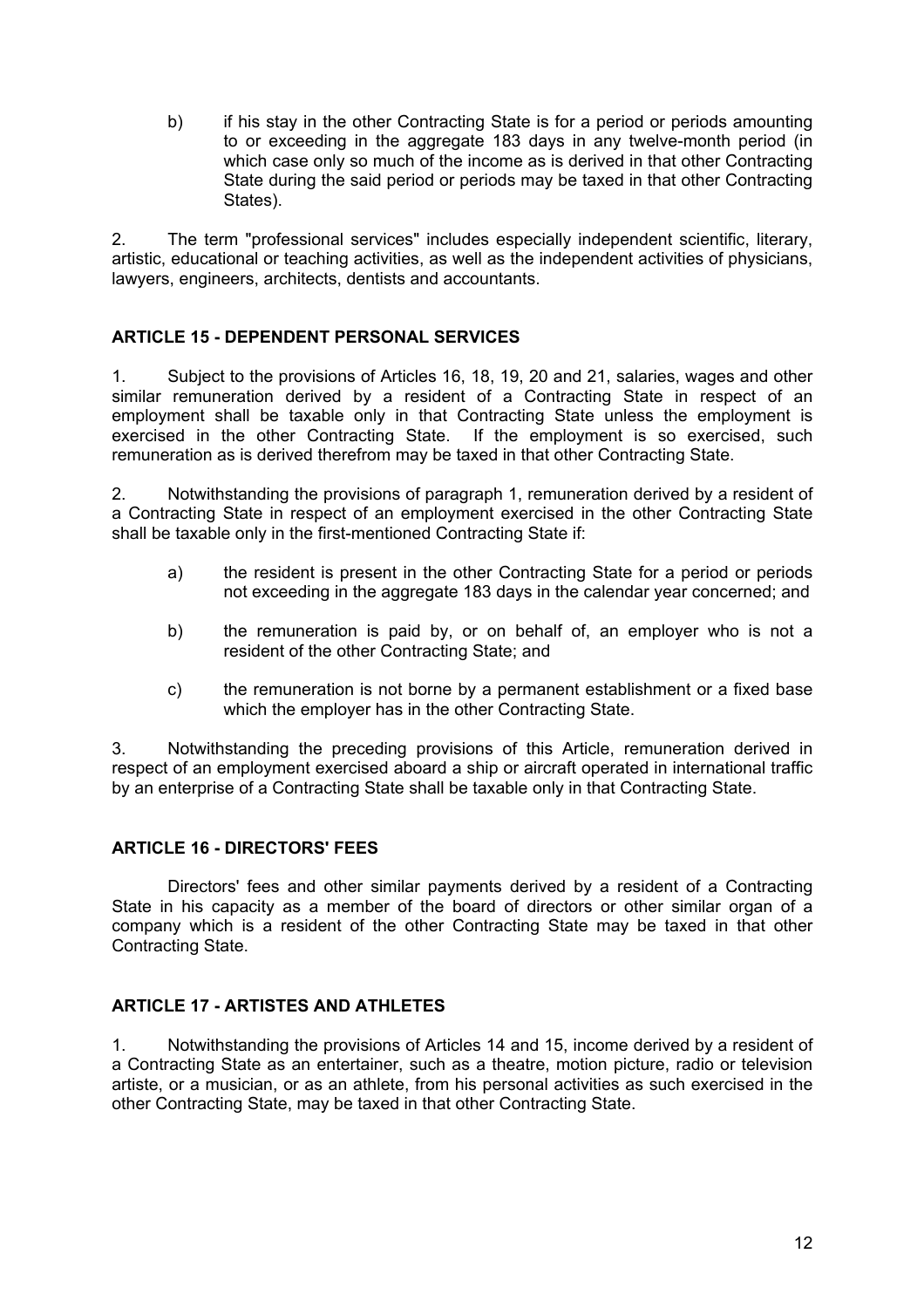2. Where income in respect of or in connection with personal activities exercised by an entertainer or an athlete accrues not to the entertainer or athlete himself but to another person, that income may, notwithstanding the provisions of Articles 7, 14 and 15, be taxed in the Contracting State in which the activities of the entertainer or athlete are exercised.

3. The provisions of paragraphs 1 and 2 shall not apply to remuneration or profits, salaries, wages and similar income derived by entertainers or athlete who are residents of a Contracting State from activities in the other Contracting State if their visit to that other Contracting State is substantially supported from the public funds of the first-mentioned Contracting State, including those of any political subdivision, a local authority or statutory body thereof, nor to income derived by a non-profit making organization in respect of such activities provided no part of its income is payable to, or is otherwise available for the personal benefit of its proprietors, founders or members.

# **ARTICLE 18 - PENSIONS AND ANNUITIES**

1. Subject to the provisions of paragraph 2 of Article 19, pensions and other similar remuneration and annuities paid to a resident of a Contracting State in consideration of past employment shall be taxable only in that Contracting State.

- 2. As used in this Article:
	- a) the terms "pensions and other similar remuneration" mean periodic payments made after retirement in consideration of past employment or by way of compensations for injuries received in connection with past employment.
	- b) the term "annuity" means a stated sum payable periodically at stated times during the life of an annuitant, or during a specified or ascertainable period of time, under an obligation to make the payments in return for adequate and full consideration in money or money's worth.

# **ARTICLE 19 - GOVERNMENT SERVICE**

- 1.
- a) Remuneration, other than a pension, paid by a Contracting State or a political subdivision, a local authority or a statutory body thereof to an individual in respect of services rendered to that Contracting State or subdivision or authority or body shall be taxable only in that Contracting State.
- b) However, such remuneration shall be taxable only in the other Contracting State if the services are rendered in that Contracting State and the individual is a resident of that Contracting State who:
	- (1) is a national of that Contracting State; or
	- (2) did not become a resident of that Contracting State solely for the purpose of rendering the services.
- 2.
- a) Any pension paid by, or out of funds created by, a Contracting State or a political subdivision, a local authority or a statutory body thereof to an individual in respect of services rendered to that Contracting State or subdivision or authority or body shall be taxable only in that Contracting State.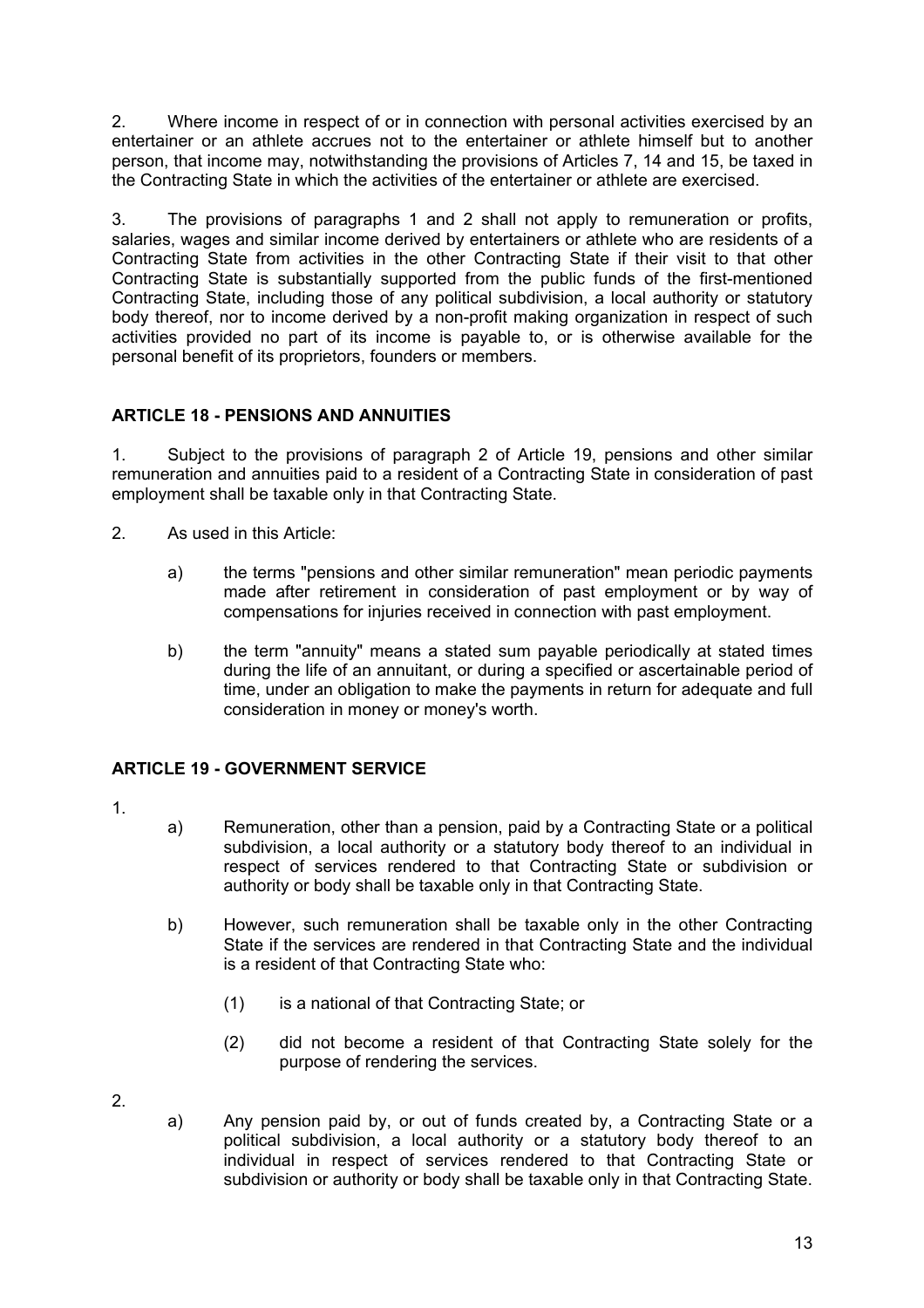b) However, such pension shall be taxable only in the other Contracting State if the individual is a resident of, and a national of, that other Contracting State.

3. The provisions of Articles 15, 16 and 18 shall apply to remuneration and pensions in respect of services rendered in connection with a business carried on by a Contracting State or a political subdivision or a local authority or a statutory body thereof.

## **ARTICLE 20 - TEACHERS AND RESEARCHERS**

An individual who is or was immediately before visiting a Contracting State a resident of the other Contracting State and who, at the invitation of the Government of the firstmentioned Contracting State or of a recognized university, college, school, museum or other educational or cultural institution in that first-mentioned Contracting State or under an official programme of cultural exchange, is present in that Contracting State for a period not exceeding two consecutive years solely for the purpose of teaching, giving lectures or carrying out research at such institution shall be exempt from tax in that Contracting State on his remuneration for such activity, provided that the payment of such remuneration is made to him from outside that Contracting State.

### **ARTICLE 21 - STUDENTS AND TRAINEES**

1. Payments which a student or business trainee who is or was immediately before visiting a Contracting State a resident of the other Contracting State and who is present in the first-mentioned Contracting State solely for the purpose of his education or training receives for the purpose of his maintenance, education or training shall not be taxed in that Contracting State, provided that such payments arise from sources outside that Contracting State.

2. Notwithstanding the provisions of paragraph 1, remuneration not in excess of 5000 U.S. dollars or equivalent per annum which a student or business trainee who is or was immediately before visiting a Contracting State a resident of the other Contracting State and who is present in the first-mentioned Contracting State solely for the purpose of his education or training derives from temporary services rendered in the first-mentioned Contracting State shall not be taxed in that Contracting State, provided that such services are in connection with his education or training and that the remuneration for such services is necessary to supplement the resources available to him for the purpose of his maintenance.

### **ARTICLE 22 - OTHER INCOME**

1. Items of income of a resident of a Contracting State, wherever arising, not dealt with in the foregoing Articles of this Agreement shall be taxable only in that Contracting State.

2. The provisions of paragraph 1 shall not apply to income, other than income from immovable property as defined in paragraph 2 of Article 6, if the beneficial owner of such income, being a resident of a Contracting State, carries on business in the other Contracting State through a permanent establishment situated therein, or performs in that other Contracting State independent personal services from a fixed base situated therein, and the right or property in respect of which the income is paid is effectively connected with such permanent establishment or fixed base. In such case the provisions of Article 7 or Article 14, as the case may be, shall apply.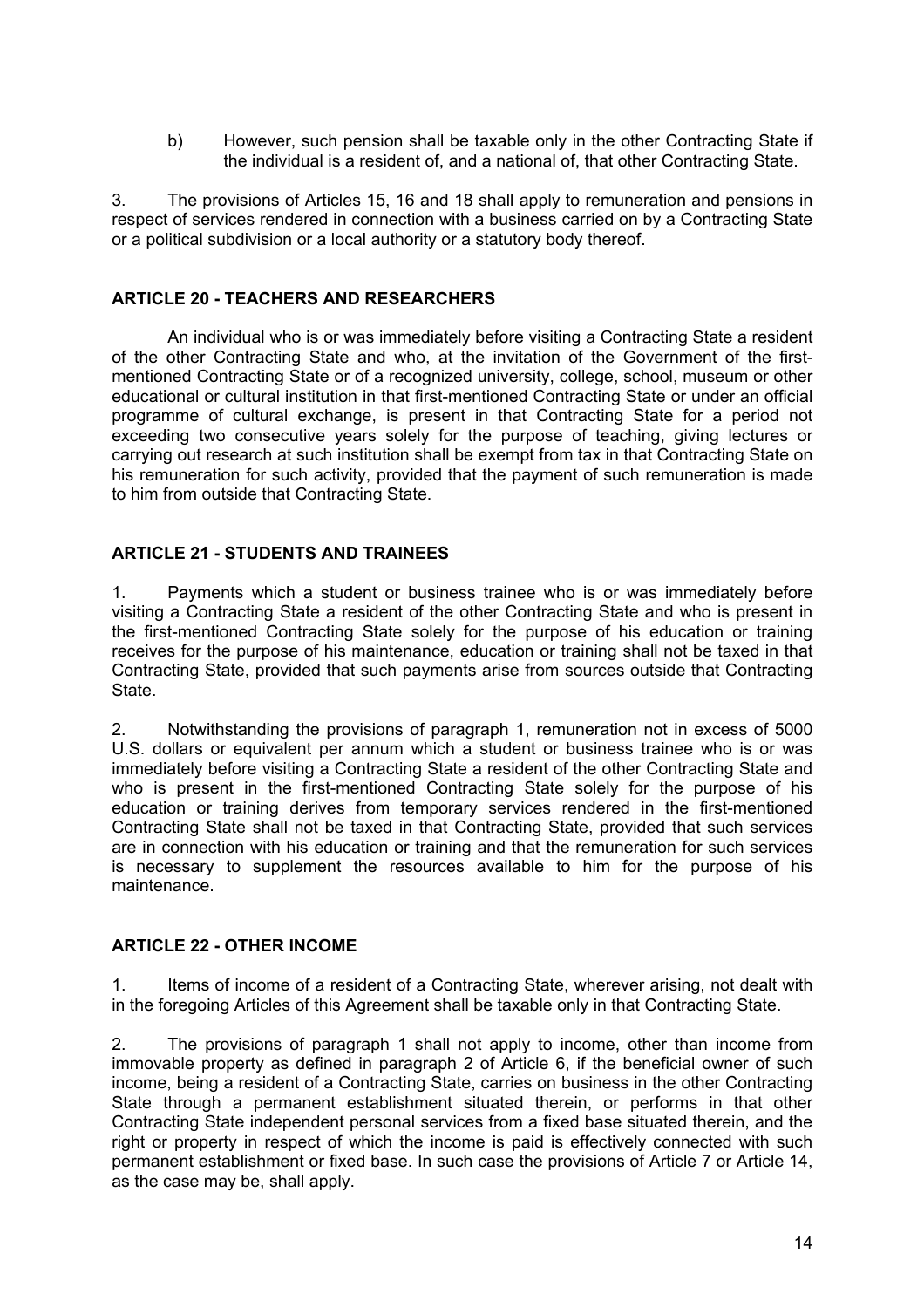## **ARTICLE 23 - ELIMINATION OF DOUBLE TAXATION**

1. The laws in force in either of the Contracting States shall continue to govern the taxation in the respective Contracting State except where provisions to the contrary are made in this Agreement.

2. It is agreed that double taxation shall be avoided in accordance with the following paragraphs of this Article:

- a) In the case of Singapore:
	- (1) Subject to the provisions of the laws of Singapore regarding the allowance as a credit against Singapore tax of tax payable in any country other than Singapore, Kuwaiti tax payable, whether directly or by deduction, in respect of income from sources within Kuwait shall be allowed as a credit against Singapore tax payable in respect of that income. Where such income is a dividend paid by a company which is a resident of Kuwait to a resident of Singapore which owns not less than 10% of the share capital of the company paying the dividend, the credit shall take into account Kuwaiti tax payable in respect of its profits by the company paying the dividend.
	- (2) For the purposes of item (1) of this subparagraph the Kuwaiti Zakat mentioned in paragraph 3(b) of Article 2 shall be considered an income tax.
- b) In the case of Kuwait:
	- (1) Where a resident of Kuwait derives income which, in accordance with the provisions of this Agreement, may be taxed in both Singapore and Kuwait, Kuwait shall allow as a deduction from the tax on the income of that resident, an amount equal to the income tax paid in Singapore.
	- (2) Such deduction shall not, however, exceed that part of the income tax, as computed before the deduction is given, which is attributable to the income which may be taxed in Singapore. .

3. Where in accordance with the laws of a Contracting State, taxes covered by this Agreement are exempted or reduced in accordance with the special incentive measures for a specified period of time, such taxes which would have been payable in accordance with this Agreement but have been exempted or reduced shall be deemed to have been paid for the purposes of the preceding paragraphs of this Article.

### **ARTICLE 24 - NON-DISCRIMINATION**

1. Nationals of a Contracting State shall not be subjected in the other Contracting State to any taxation or any requirement connected therewith, which is other or more burdensome than the taxation or connected requirements to which nationals of that other State in the same circumstances are or may be subjected.

2. The taxation on a permanent establishment which an enterprise of a Contracting State has in the other Contracting State shall not be less favourably levied in that other State than the taxation levied on enterprises of that other State, carrying on the same activities. This provision shall not be construed as obliging a Contracting State to grant to residents of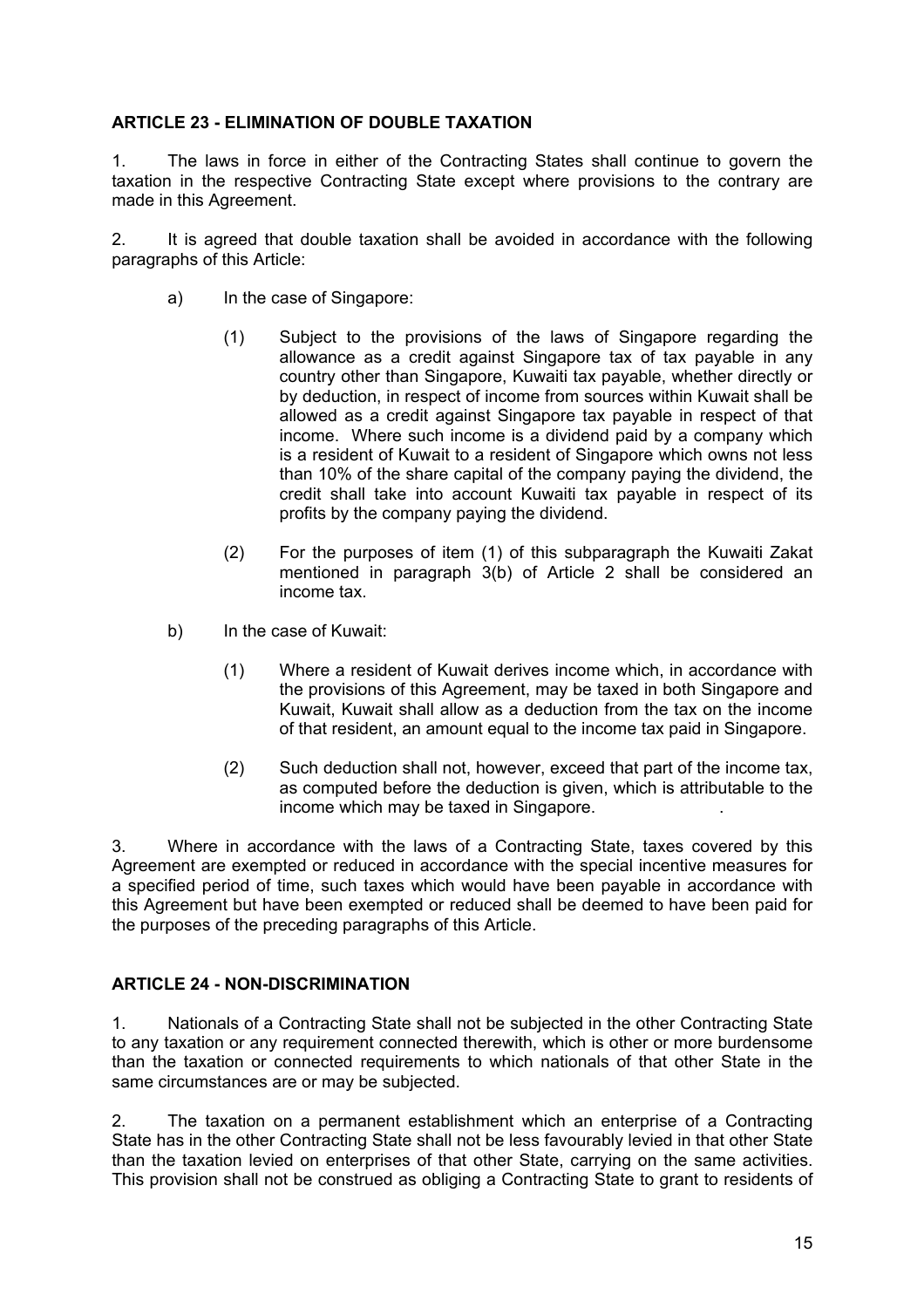the other Contracting State any personal allowances, reliefs and reductions for taxation purposes on account of civil status or family responsibilities which it grants to its own residents.

3. Notwithstanding the provisions of paragraphs 1 and 2, nothing in this Article shall affect the right of either Contracting State to grant an exemption or reduction of taxation in accordance with its domestic laws, regulations or administrative practices to its own nationals who are residents of that Contracting State. Such exemption or reduction, however, shall not apply in respect of such proportion of the capital of companies owned by persons who are nationals of the other Contracting State.

4. Nothing in this Article shall be construed as imposing a legal obligation on a Contracting State to extend to the residents of the other Contracting State, the benefit of any treatment, preference or privilege which may be accorded to any other state or its residents by virtue of the formation of a customs union, economic union, special agreements, a free trade area or by virtue of any regional or sub-regional arrangement relating wholly or mainly to movement of capital and/or taxation to which the first-mentioned Contracting State may be a party.

5. In this Article, the term "taxation" means taxes which are the subject of this Agreement.

# **ARTICLE 25 - MUTUAL AGREEMENT PROCEDURE**

1. Where a person considers that the actions of one or both of the Contracting States result or will result for him in taxation not in accordance with the provisions of this Agreement, he may, irrespective of the remedies provided by the domestic law of those Contracting States, present his case to the competent authority of the Contracting State of which he is a resident or, if his case comes under paragraph 1 of Article 24, to that of the Contracting State of which he is a national. The case must be presented within three years from the first notification of the action resulting in taxation not in accordance with the provisions of this Agreement.

2. The competent authority shall endeavour, if the objection appears to it to be justified and if it is not itself able to arrive at a satisfactory solution, to resolve the case by mutual agreement with the competent authority of the other Contracting State, with a view to the avoidance of taxation which is not in accordance with this Agreement. Any agreement reached shall be implemented notwithstanding any time limits in the domestic law of the Contracting States.

3. The competent authorities of the Contracting States shall endeavour to resolve by mutual agreement any difficulties or doubts arising as to the interpretation or application of this Agreement. They may also consult together for the elimination of double taxation in cases not provided for in this Agreement.

4. The competent authorities of the Contracting States may communicate with each other directly for the purpose of reaching an agreement in the sense of the preceding paragraphs.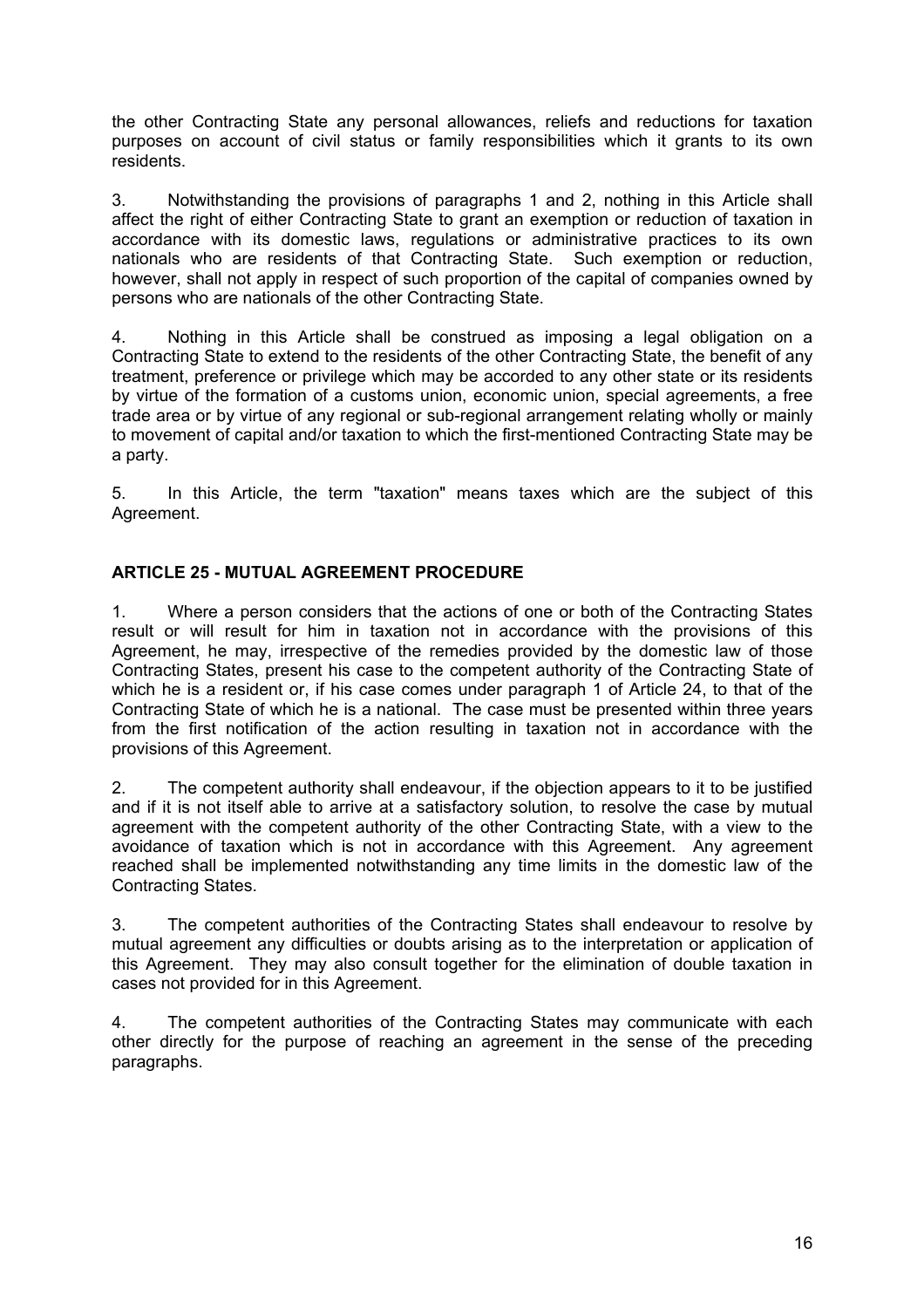## **ARTICLE 26 - EXCHANGE OF INFORMATION**

1. The competent authorities of the Contracting States shall exchange such information as is necessary for carrying out the provisions of this Agreement or of the domestic laws of the Contracting States concerning taxes covered by this Agreement insofar as the taxation thereunder is not contrary to the Agreement. Any information received by a Contracting State shall be treated as secret in the same manner as information obtained under the domestic laws of that Contracting State and shall be disclosed only to persons or authorities (including courts and administrative bodies) involved in the assessment or collection of, the enforcement or prosecution in respect of, or the determination of appeals in relation to, the taxes covered by this Agreement. Such persons or authorities shall use the information only for such purposes. They may disclose the information in public court proceedings or in judicial decisions.

2. In no case shall the provisions of paragraph 1 be construed so as to impose on a Contracting State the obligation:

- a) to carry out administrative measures at variance with the laws and administrative practices of that or of the other Contracting State;
- b) to supply information which is not obtainable under the laws or in the normal course of the administration of that or of the other Contracting State;
- c) to supply information which would disclose any trade, business, industrial, commercial or professional secret or trade process, or information, the disclosure of which would be contrary to public policy (ordre public).

### **ARTICLE 27 - MISCELLANEOUS RULES**

1. The provisions of this Agreement shall not be construed to restrict in any manner any exclusion, exemption, deduction, credit or other allowance now or hereafter accorded by the laws of a Contracting State in the determination of the tax imposed by that Contracting State.

2. The competent authorities of each Contracting State may prescribe regulations in order to carry out the provisions of this Agreement.

### **ARTICLE 28 - DIPLOMATIC AND CONSULAR PRIVILEGES**

Nothing in this Agreement shall affect the fiscal privileges of members of a diplomatic mission, a consular post or an international organization under the general rules of international law or under the provisions of special agreements.

### **ARTICLE 29 - ENTRY INTO FORCE**

Each of the Contracting States shall notify to the other the completion of its constitutional requirements for entry into force of this Agreement. This Agreement shall enter into force on the date of the later of these notifications and its provisions shall thereupon have effect:

a) in Kuwait: for taxable periods beginning on or after the first day of January in the calendar year next following that in which this Agreement enters into force;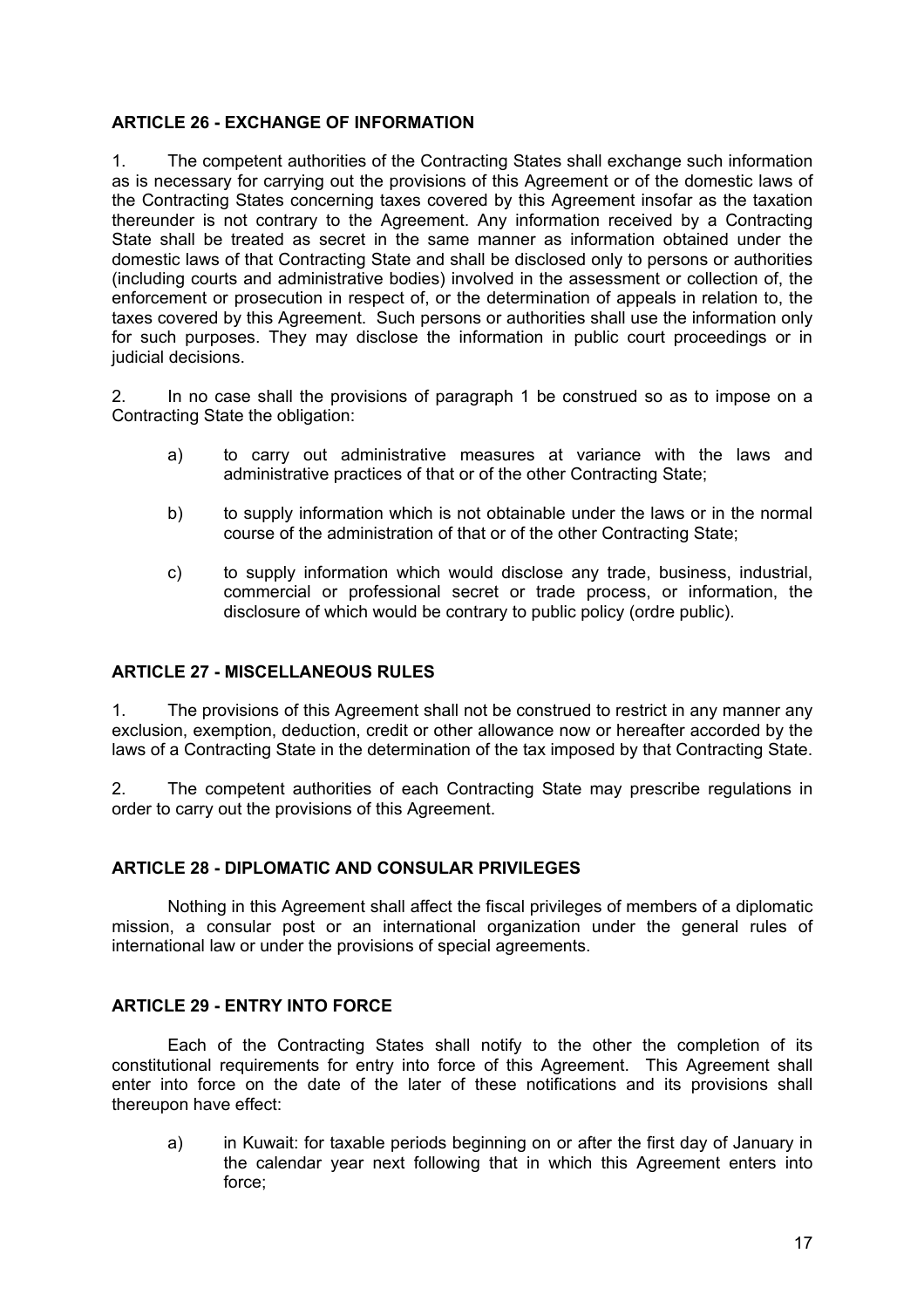b) in Singapore: for any year of assessment beginning on or after the first day of January in the calendar year next following that in which this Agreement enters into force.

## **ARTICLE 30 - TERMINATION**

This Agreement shall remain in force for a period of five years and shall continue in force thereafter for similar period or periods unless either Contracting State notifies the other in writing, six months before the expiry of the initial or any subsequent period, of its intention to terminate this Agreement. In such event, this Agreement shall cease to have effect:

- a) in Kuwait: for taxable periods beginning on or after the first day of January in the calendar year next following that in which the notice of termination is given;
- b) in Singapore: for any year of assessment beginning on or after the first day of January in the calendar year next following that in which the notice of termination is given.

In WITNESS WHEREOF the respective plenipotentiaries of both Contracting States have signed this Agreement.

Done at Singapore this 9th day of Thulhija 1422 H corresponding to the 21st day of February 2002, in duplicate, in the Arabic and English languages, both texts being equally authentic.

> For the Government of the Republic of Singapore

LEE HSIEN LOONG Deputy Prime Minister and Minister for Finance For the Government of the State of Kuwait

DR YOUSEF H. AL-EBRAHEEM Minister of Finance & Minister of Planning & Minister of State for Administrative Development Affairs